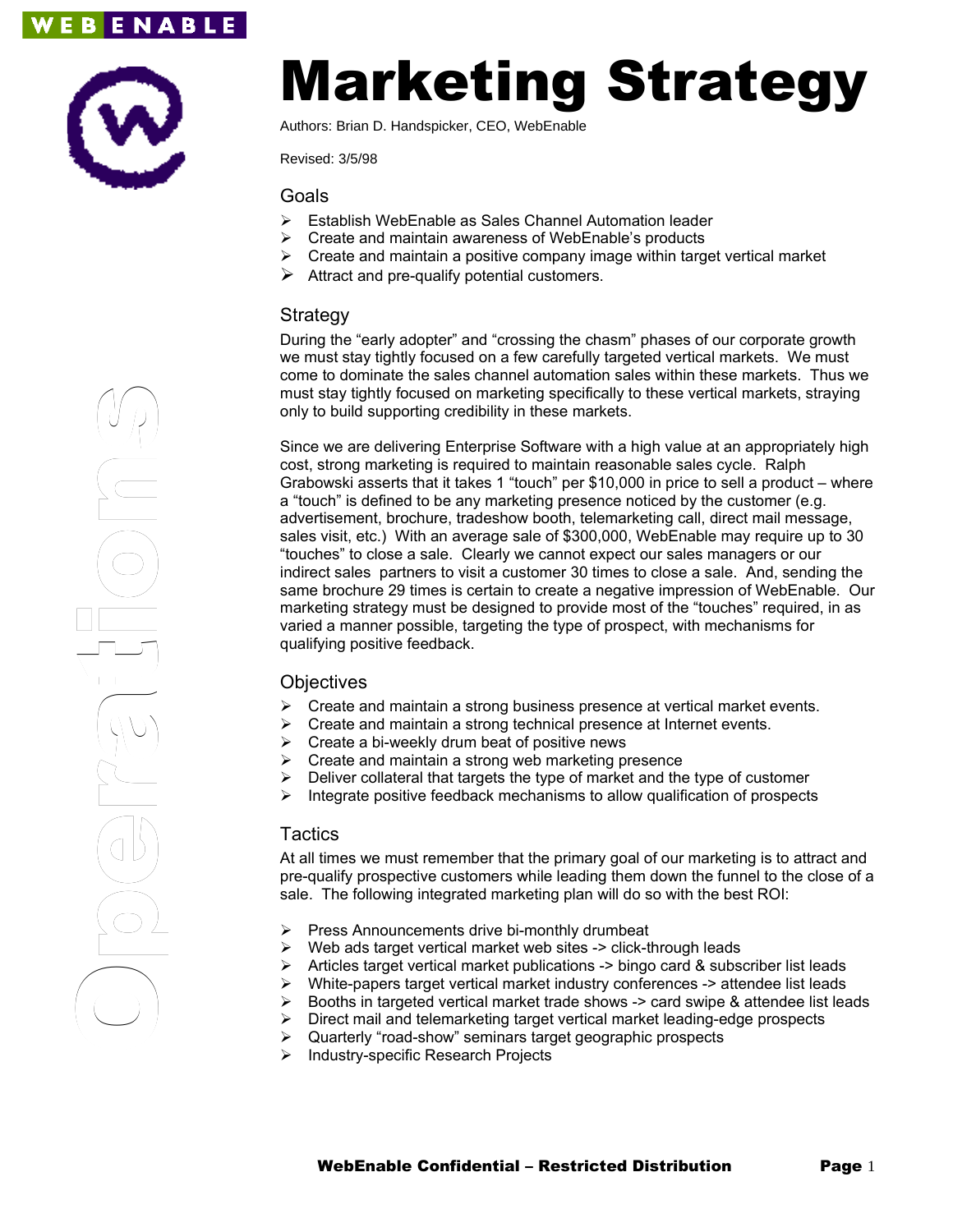"If you want to master the market, you have to market to the desktop"

"There is no more efficient, cost-effective or easier path to the desktop than the Web… Anybody can use a browser"

### Brand Identification

The Company has designed its logo with an integral brand-mark for use on both WebEnable proprietary products and OEM products. WebEnable is already in OEM discussions with two product vendors and one service vendor. Each OEM deal will include the placement of the WebEnable "WE" brand-mark on the resulting WebEnable-based third-party products. This cross-branding will help create and maintain a broad positive image of WebEnable's technologies and solutions.

#### Web Presence

WebEnable plans to make the Internet and other on-line services play a significant role in the support and distribution of its products. This will also be an inexpensive way to advertise and a natural force in attracting its prospects and customer base. The current web site is being significantly upgraded to deploy up-to-date marketing collateral and provide access to product demos.

In addition, we are working with all WebEnable technology and marketing partners to ensure that a hyperlink to our web site is included in each of their sites (and vice versa). This is an important aspect of our efforts to create and maintain a positive corporate image.

#### Press Releases

Press releases are an inexpensive and, once widely published, effective mechanism for building brand recognition. They often form the first impression that a prospective customer gets of the company. Press releases in the numerous trade journals can also act as certification in WebEnable's collateral kit. Both customers and industry leaders will be sought out to publicly support WebEnable's innovative products as they are released. High profile "Marquee Accounts" will be strategically targeted and will be incorporated in marketing materials. Our objective is to maintain a bi-monthly drum-beat of positive press. [See WebEnable Press Plan.]

#### Advertising

Advertising, while an important component in delivering "touches" to prospective customers, is expected to have a moderately low ROI for WebEnable over the next two years. Thus, our investments in advertising will be relatively modest and will be very tightly focused on vertical market-specific hard-copy publications and web sites. We see no need at this time for television or radio advertising. [See WebEnable Advertising Plan.]

#### Trade Journal Articles, White Papers and Conference Presentations

Articles, papers and conference presentations provide marketing collateral with a high degree of "certification" implied by its acceptance by the trade journal or conference. In addition, white papers and analysis reports produced by recognized analytic research consulting firms (e.g. Aberdeen) often carry great weight with potential customers. We contract with technical and business writers (including potentially Aberdeen) to write articles, white papers and presentations for publishing either under the author's byline or as anonymous WebEnable collateral.